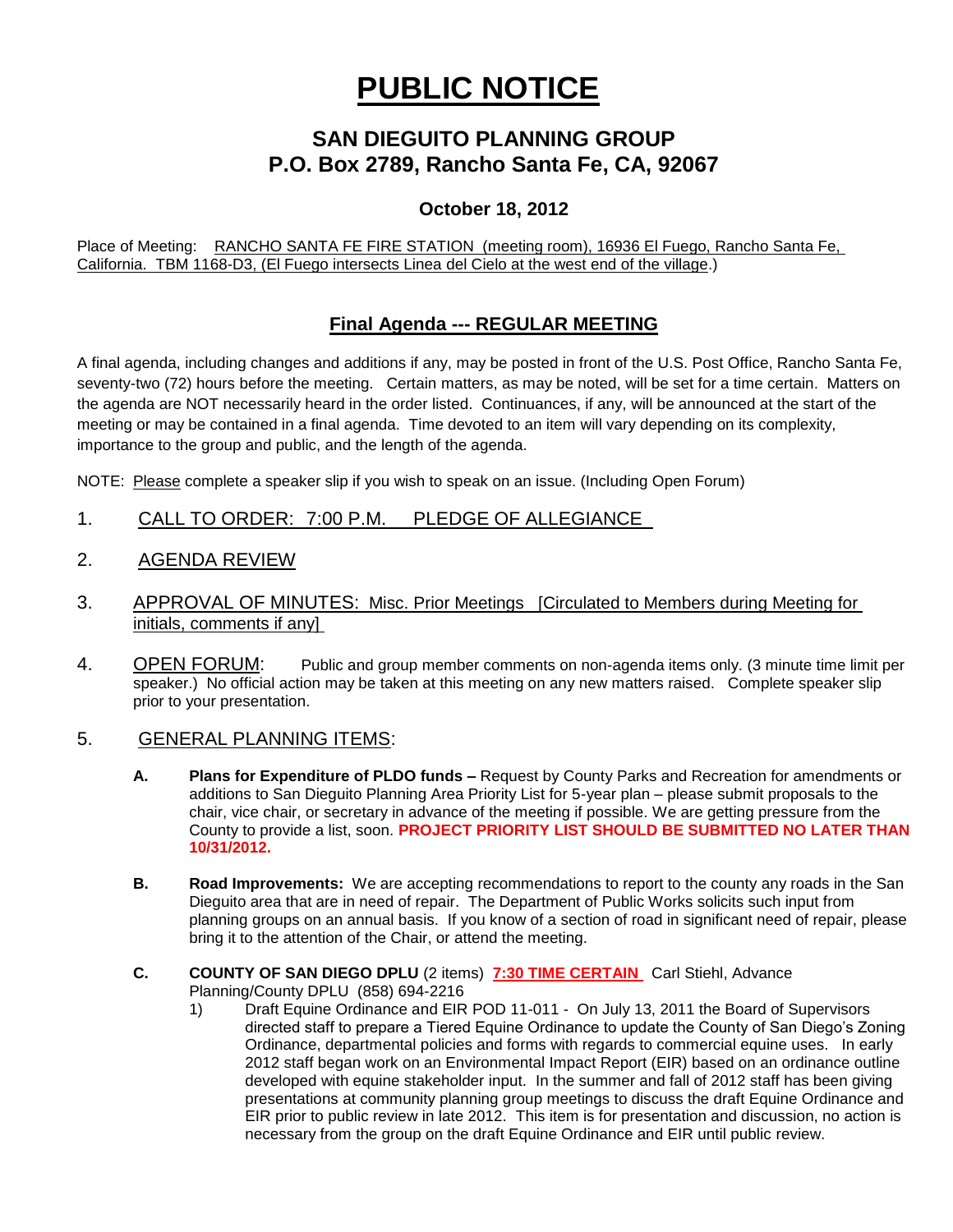2) San Dieguito Community Plan and Specific Plan Cleanup GPA 12-008 - It has come to the attention of staff that there are inconsistencies between parts of the San Dieguito Community Plan, General Plan Land Use Map and Specific Plan areas in San Dieguito. Staff has researched the situation and developed a workplan to address these inconsistencies, as was recently discussed at the Board of Supervisors meeting. The San Dieguito Community Plan and Specific Plan General Plan Amendment GPA 12-008 project proposes to update the County of San Diego's General Plan, San Dieguitio Community Plan and other related documents with regards to any inconsistencies. Staff is presenting this item for discussion and input from the group, no specific action is necessary from the group at this time, staff would return at a later date when the GPA is on public review for a recommendation from the group.

# 6. MAJOR PROJECTS AND LAND USE ITEMS:

- **A. P 12-006, 3300-12-006 Del Dios Water Tank, Verizon Cellular – 9885 Orange Lane, Del Dios – near Lookout Place - Proposal to attach new power antennas to existing water tank,** new microwave antenna to new 50ft Mono-Broadleaf pole and equipment in 500 square foot equipment enclosure – walls 6 to 9,5 feet high – 5th carrier on site applicant contact Adam Jones 714-357-1398 Planner: Don Willis (858) 481-6922
- **B. 3813-11-001 [REZ 11-001] – TM 5669 –SPA-11-001, STP 11-014] - Crosby Enclave** apn 267-190-03-00 s/e corner of Del Dios Hwy and Bing Crosby Boulevard, north side of entry to Crosby Estates – requires rezone from S88/A70/RR to RS7, specific plan amendment, site plan review, and subdivision map; Proposal would increase density from 3 single family residential units to 15 lots with 13 dwelling units on 8 acres, entry from Bing Crosby Blvd. - @ 52% of property below 15% slope, with >40% above 50% slope – minimum net lot size @6300 sq. ft. [@ 0.15 acre] Owner: TOR Investments; Applicant California West Communities – contact Dan Rehm 858-558-4500 Planner: Paul Marks – **possible motion for reconsideration**
- **C. 3940-12-002 (VAC12-002), 3600-REZ10-004, 3300-P10-037 REPL1 Chinese Bible Church** request for vacation of open space, MUP rezone, and preliminary grading plan RPL1. Applicant Ron Harper (858) 449-4425. / Planner: B. Liska (858)756-5391
- **D. AD 3000-12-022 5913 El Camino del Norte, Rancho Santa Fe** request to add two story 4,464 sf guest living quarters and two guest parking spaced at existing motorcourt. Applicant: Fredrick Howe/contact: Max Wuthrich (858) 756-1788 / Planner: Chaco Clotfelter (858) 342-3050
- **E. STP 3500-12-015 West end of Artesian Road, Rancho Santa Fe** Submittal of site plan and boundary adjustment of one lot line on approximately 77.39 acres of land containing six existing legal parcels adjoining Artesian Road, previously created as part of PM 7270 in May 1978. This property is part of Santa Fe Valley Specific Plan.Applicant: RSF Holdings/contact: Jim Laret (858) 259-8212 / Planner: Laurel Lemarie (858) 756-2835
- **F. VAR3970-12-012 – 10760 Thornmint Rd,San Diego**  request for parking variance. Applicant: Kid Ventures/Terry Strom-Strom Entitlement – Permitting PM 951-970-7995, APN 678-292-19. Planner: Kevin Barnard (858) 688-1700 **POSTPONED TO 11-1-12**
- **G. MOD P95-012W – 1790 Rancho Summit Dr. Encinitas 92024**  request for modification of MUP. APN#264-591-13-00 Applicant: Verizon Wireless, Planner: Don Willis (858) 481-6922
- **H**. **VAR 3970-12-013 – 10770 Thornmint Rd., SD**  request for parking variance. APN #678-292-18-00, Applicant: Dom DiLuigi/Silver State Equity, Terry Strom-Strom Entitlement-Permitting PM (951) 970- 7995, Planner: Kevin Barnard (858) 688-1700 **POSTPONED TO 11-1-12**

#### 7. ADMINISTRATIVE MATTERS:

- **A**. Consideration and comments on circulation mail
- **B.** Future agenda items and planning
- **C.** Adding potential projects to Transnet & PLDO Funds Lists for future votes no action to be taken,